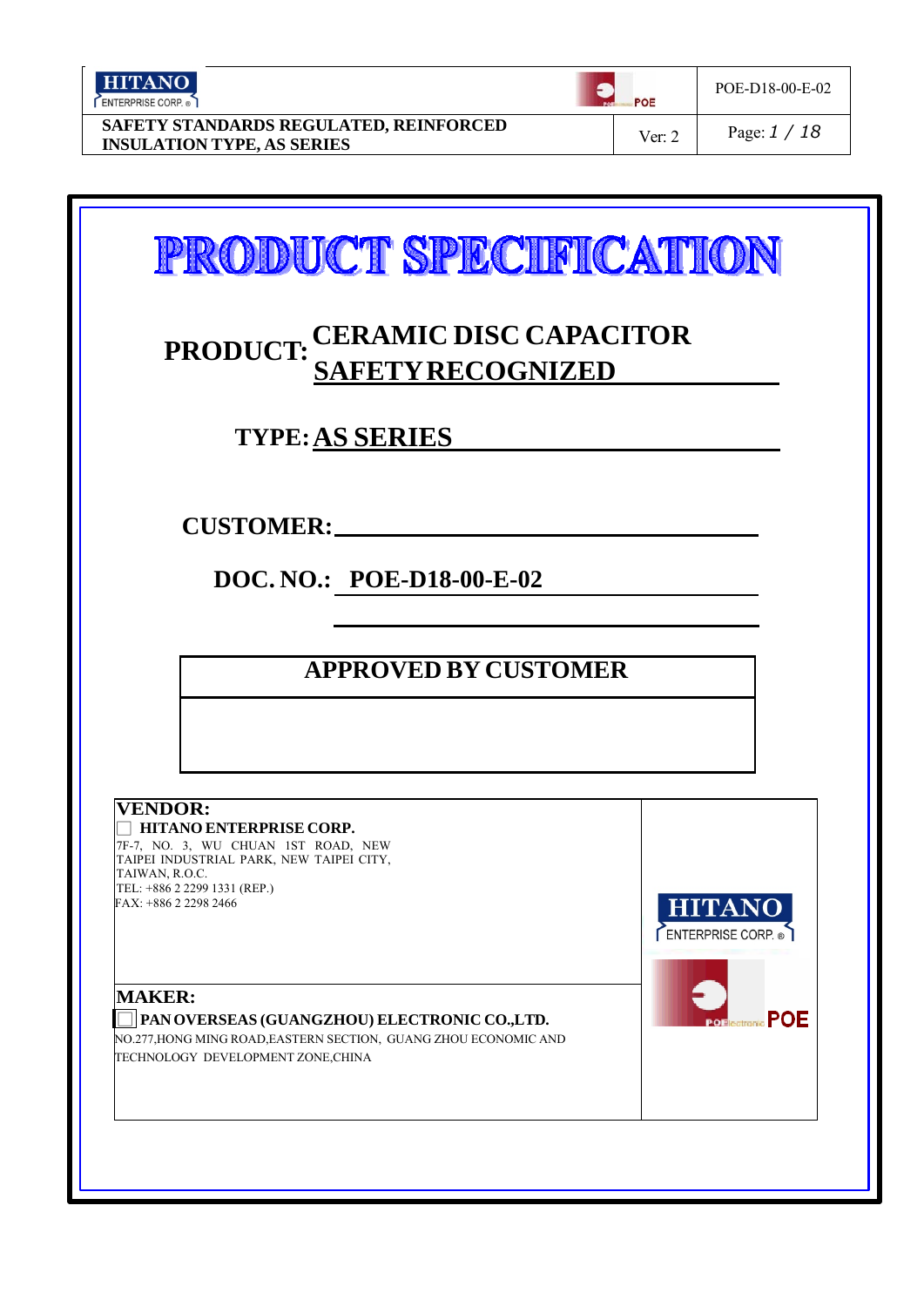| <b>HITANO</b>                                                               |  | POE-D18-00-E-02          |
|-----------------------------------------------------------------------------|--|--------------------------|
| ENTERPRISE CORP.                                                            |  | POE                      |
| SAFETY STANDARDS REGULATED, REINFORCED<br><b>INSULATION TYPE, AS SERIES</b> |  | Page: $2/18$<br>Ver: $2$ |

## **Record of change**

| Date       | <b>Version</b> | <b>Description</b>                                                                          | page |
|------------|----------------|---------------------------------------------------------------------------------------------|------|
| 2014/11/19 |                | First edition.                                                                              | all  |
| 2016/1/27  |                | 1. Review the Available lead code of Lead Configuration.<br>2. Revised standard NO. of VDE. |      |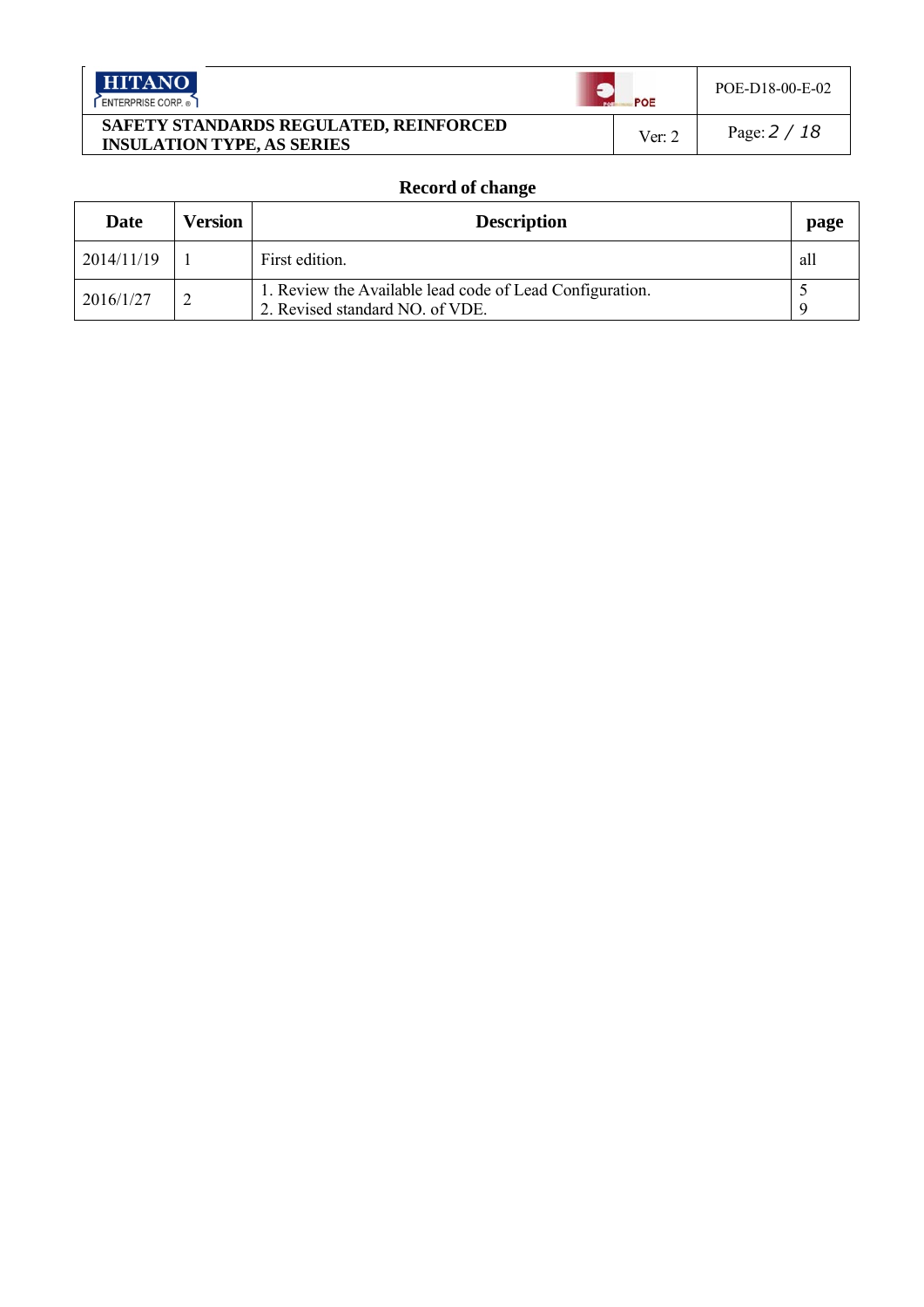| <b>HITANO</b><br>ENTERPRISE CORP.                                           | POE    | POE-D18-00-E-02 |
|-----------------------------------------------------------------------------|--------|-----------------|
| SAFETY STANDARDS REGULATED, REINFORCED<br><b>INSULATION TYPE, AS SERIES</b> | Ver: 2 | Page: $3/18$    |

# **Table of Contents**

| No.                     | <b>Item</b>                                       | Page                    |
|-------------------------|---------------------------------------------------|-------------------------|
| $\mathbf{1}$            | Part number for SAP system                        | $\overline{\mathbf{4}}$ |
| $\overline{2}$          | <b>Mechanical</b>                                 | 5                       |
| $\mathbf{3}$            | Part numbering/T.C/Capacitance/Tolerance/Diameter | 6                       |
| $\overline{\mathbf{4}}$ | <b>Taping format</b>                              | 7                       |
| 5                       | <b>Marking</b>                                    | 8                       |
| 6                       | <b>Scope</b>                                      | 9                       |
| 7                       | <b>Specification and test method</b>              | $10 - 13$               |
| 8                       | <b>Packing specification</b>                      | 14                      |
| 9                       | <b>Notices</b>                                    | $15 - 17$               |
| 10                      | Drawing of Internal Structure and material list   | 18                      |
|                         |                                                   |                         |
|                         |                                                   |                         |
|                         |                                                   |                         |
|                         |                                                   |                         |
|                         |                                                   |                         |
|                         |                                                   |                         |
|                         |                                                   |                         |
|                         |                                                   |                         |
|                         |                                                   |                         |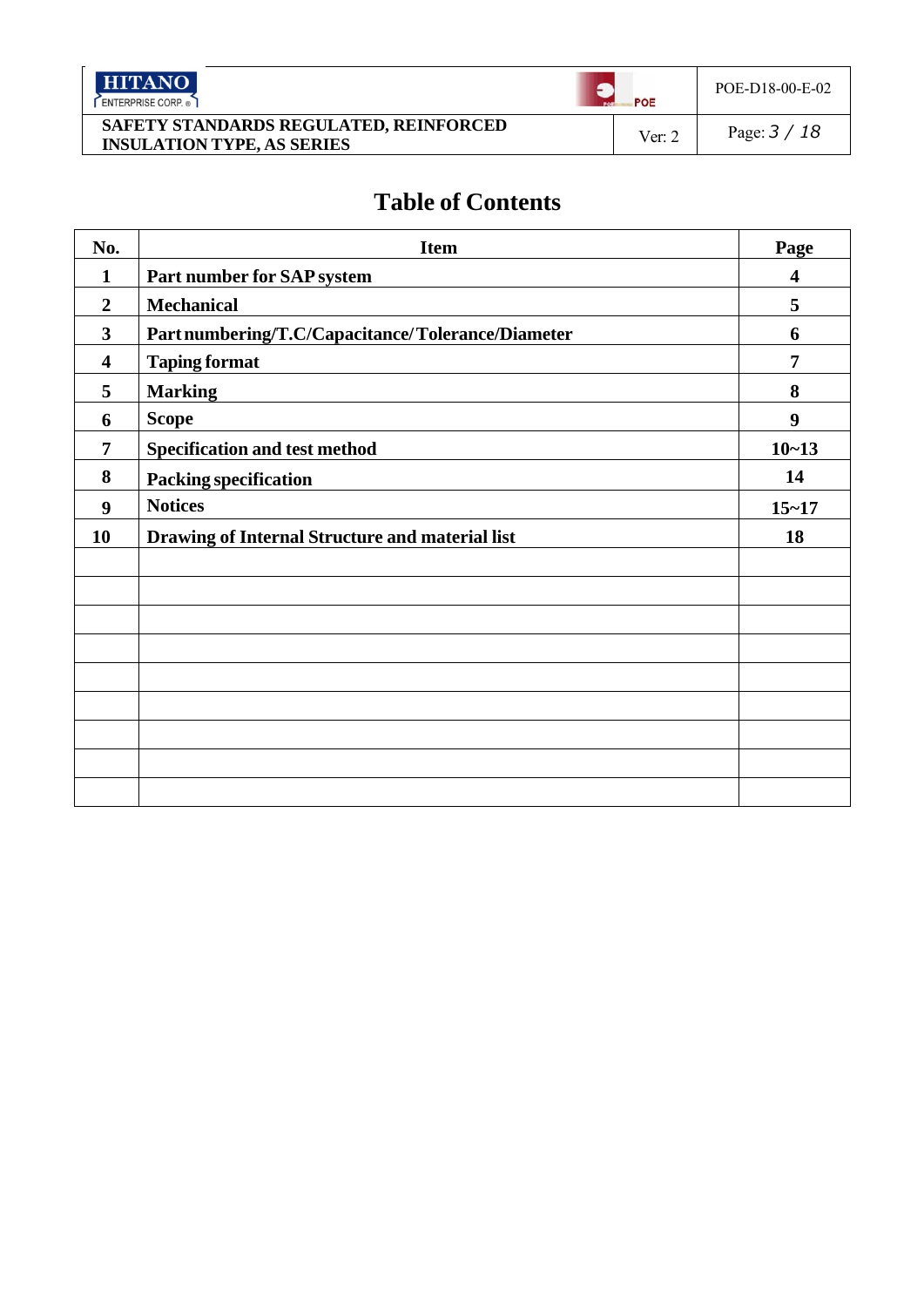| <b>HITANO</b> |
|---------------|
|---------------|

ENTERPRISE CORP.

## **1. Part number for SAP system:**

|  | (Ex.) YU 0AS 472 M 14 0 L 20 C 0 H            |  |  |  |  |  |
|--|-----------------------------------------------|--|--|--|--|--|
|  | (1) (2) (3) (4) (5) (6) (7) (8) (9) (10) (11) |  |  |  |  |  |

(1)Temperature characteristic (identified code)

| <b>CODE</b> | YP(Y5P)    | <b>YU</b> ( <b>Y5U</b> ) |
|-------------|------------|--------------------------|
| Cap. Change | $\pm 10\%$ | $-55\%$ to $+20\%$       |

(2)TYPE (identified by 3-figure code):  $0AS = AS Type(X1:760V \sim Y1:500V \sim)$ ,

(3)Capacitance (identified by 3-figure code):EX.472=4700pF

(4)Capacitance tolerance (identified by code):  $K: \pm 10\%, M: \pm 20\%$ 

(5)Nominal body diameter dimension (identified by 2-figure code): 07--Dmax8.0mm, 08--Dmax9.0mm...

(6)Internal code: 0--Normal, other code--Special control

(7)Lead StylećRefer to "2. Mechanical".

(8)Packing mode and lead length (identified by 2-figure code)

| Taping Code | Description                          |  |
|-------------|--------------------------------------|--|
| AM          | Ammo box and product pitch : 25.4 mm |  |
|             |                                      |  |

| <b>Bulk Code</b> | <b>Description</b> |
|------------------|--------------------|
| 03               | Leadlength: 3.0mm  |
| 3E               | Leadlength: 3.5mm  |
| 04               | Leadlength: 4.0mm  |
| 4E               | Leadlength: 4.5mm  |
|                  | Leadlength: 20mm   |

(9)Length tolerance

| Code | <b>Description</b>        |  |
|------|---------------------------|--|
|      | $\pm 0.5$ mm              |  |
|      | (only for kink lead type) |  |
|      | $\pm 1.0$ mm              |  |
|      | Min.                      |  |
|      | Taping special purpose    |  |

(10)Pitch

| Code | <b>Description</b> |
|------|--------------------|
|      | $10\pm1$ mm        |
|      | $10\pm 0.5$ mm     |
|      | $12.5 \pm 0.8$ mm  |

(11)Epoxy Resin Code

| Code | <b>Description</b>                |
|------|-----------------------------------|
|      | Halogen and Pb free, epoxy resin. |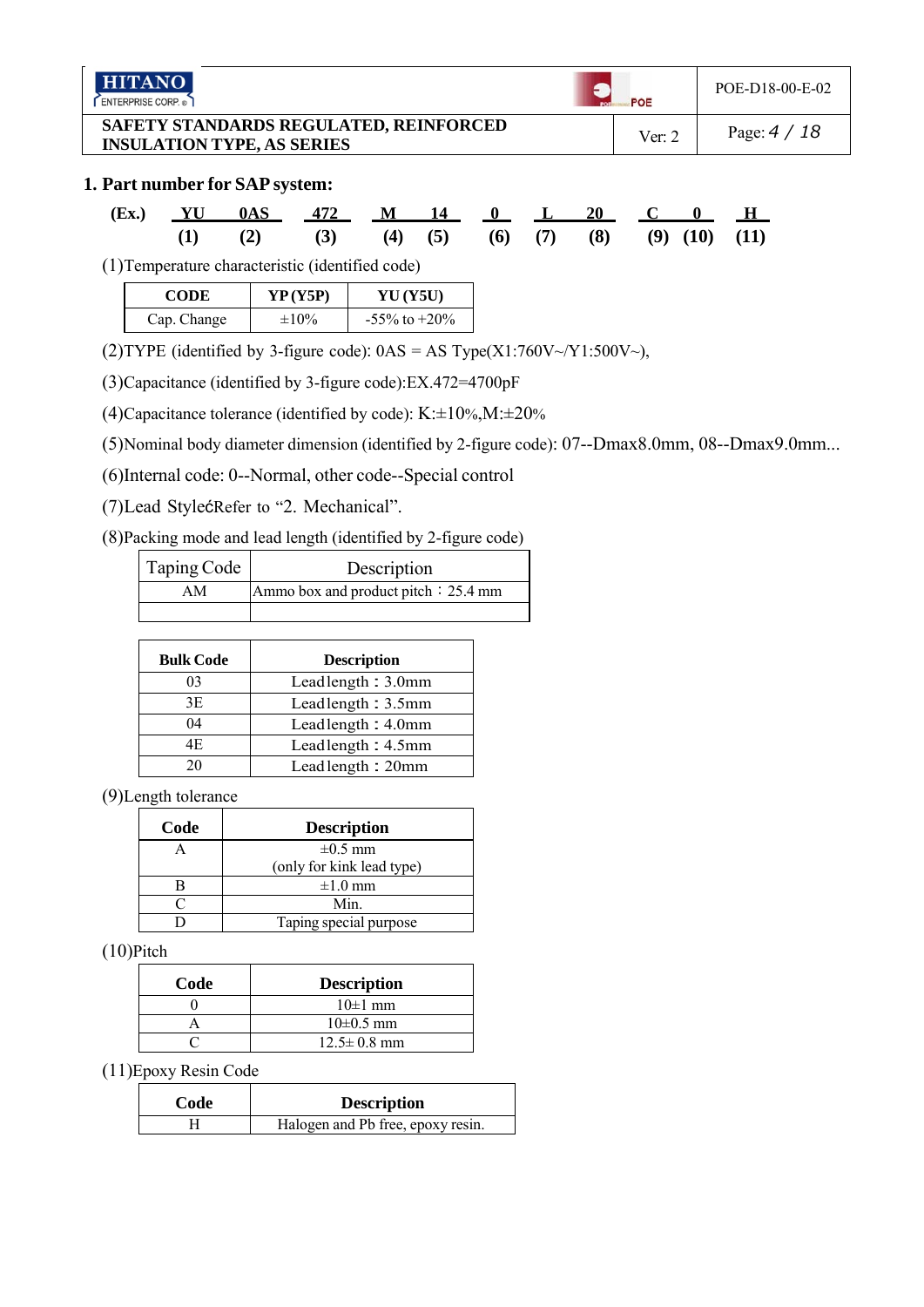|--|--|--|--|--|--|--|

ENTERPRISE CORP.

#### **SAFETY STANDARDS REGULATED, REINFORCED INSULATION TYPE, AS SERIES** INSULATION TYPE, AS SERIES

 $\bullet$ 

POE

POE-D18-00-E-02

## **2. Mechanical:**

Encapsulation : Epoxy resin, flammability UL94 V-0

## **Available lead code (unit: mm):**

| Lead type                                       | <b>SAPP/N</b><br>$(13-17)$ digits | Pitch(F)       | <b>Lead Length</b><br>(L)      | <b>Packing</b> | <b>Lead Configuration</b>  |
|-------------------------------------------------|-----------------------------------|----------------|--------------------------------|----------------|----------------------------|
|                                                 | L03B0                             | $10 \pm 1.0$   | $3.0 \pm 1.0$                  |                | T max.<br>D max.           |
|                                                 | L4EB0                             | $10 \pm 1.0$   | $4.5 \pm 1.0$                  |                |                            |
| Lead stylećL                                    | L05B0                             | $10 \pm 1.0$   | $5.0 \pm 1.0$                  |                |                            |
| Type L                                          | L20C0                             | $10 \pm 1.0$   | 20 min.                        | <b>Bulk</b>    |                            |
| Straight long                                   | L3EAC                             | $12.5 \pm 0.8$ | $3.5 \pm 0.5$                  |                |                            |
| lead                                            | L4EBC                             | $12.5 \pm 0.8$ | $4.5 \pm 1.0$                  |                | F                          |
|                                                 | L05BC                             | $12.5 \pm 0.8$ | $5.0 \pm 1.0$                  |                | øα                         |
|                                                 | L <sub>20</sub> CC                | $12.5 \pm 0.8$ | 20 min.                        |                |                            |
| Lead style:B<br>Type B<br>Straight long<br>lead | BAMD0                             | $10 \pm 1.0$   | Refer to "4.<br>Taping format" | Tap. Ammo      | D max.<br>T max.<br>е<br>F |
| Lead style:D                                    | D03A0                             | $10 \pm 1.0$   | $3.0 \pm 0.5$                  |                | D max.<br>Γ max            |
|                                                 | D3EA0                             | $10 \pm 1.0$   | $3.5 \pm 0.5$                  |                |                            |
|                                                 | D04A0                             | $10 \pm 1.0$   | $4.0 \pm 0.5$                  | <b>Bulk</b>    |                            |
| <b>TypeD</b>                                    | D03AC                             | $12.5 \pm 0.8$ | $3.0 \pm 0.5$                  |                |                            |
| Vertical kink                                   | D3EAC                             | $12.5 \pm 0.8$ | $3.5 \pm 0.5$                  |                |                            |
| lead                                            | D04AC                             | $12.5 \pm 0.8$ | $4.0 \pm 0.5$                  |                |                            |
|                                                 | DAMD0                             | $10 \pm 1.0$   | Refer to "4.<br>Taping format" | Tap. Ammo      | ød                         |
|                                                 | X03A0                             | $10 \pm 1.0$   | $3.0 \pm 0.5$                  |                | T max.<br>D max.           |
|                                                 | X3EA0                             | $10\pm1.0$     | $3.5 \pm 0.5$                  |                |                            |
| Lead style:X                                    | X04A0                             | $10\pm1.0$     | $4.0 \pm 0.5$                  | <b>Bulk</b>    |                            |
| Type X<br>Outside kink lead                     | X03AC                             | $12.5\pm0.8$   | $3.0 \pm 0.5$                  |                |                            |
|                                                 | X3EAC                             | $12.5\pm0.8$   | $3.5 \pm 0.5$                  |                | 5.0 max.                   |
|                                                 | X04AC                             | $12.5\pm0.8$   | $4.0 \pm 0.5$                  |                |                            |
|                                                 | XAMD0                             | $10 \pm 1.0$   | Refer to "4.<br>Taping format" | Tap. Ammo      |                            |

**\*** Lead diameter Φd: 0.55 +/-0.05mm

\*e (Coating **extension** on leads): 3.0mmMax for straight lead style, not exceed the kink for kink lead.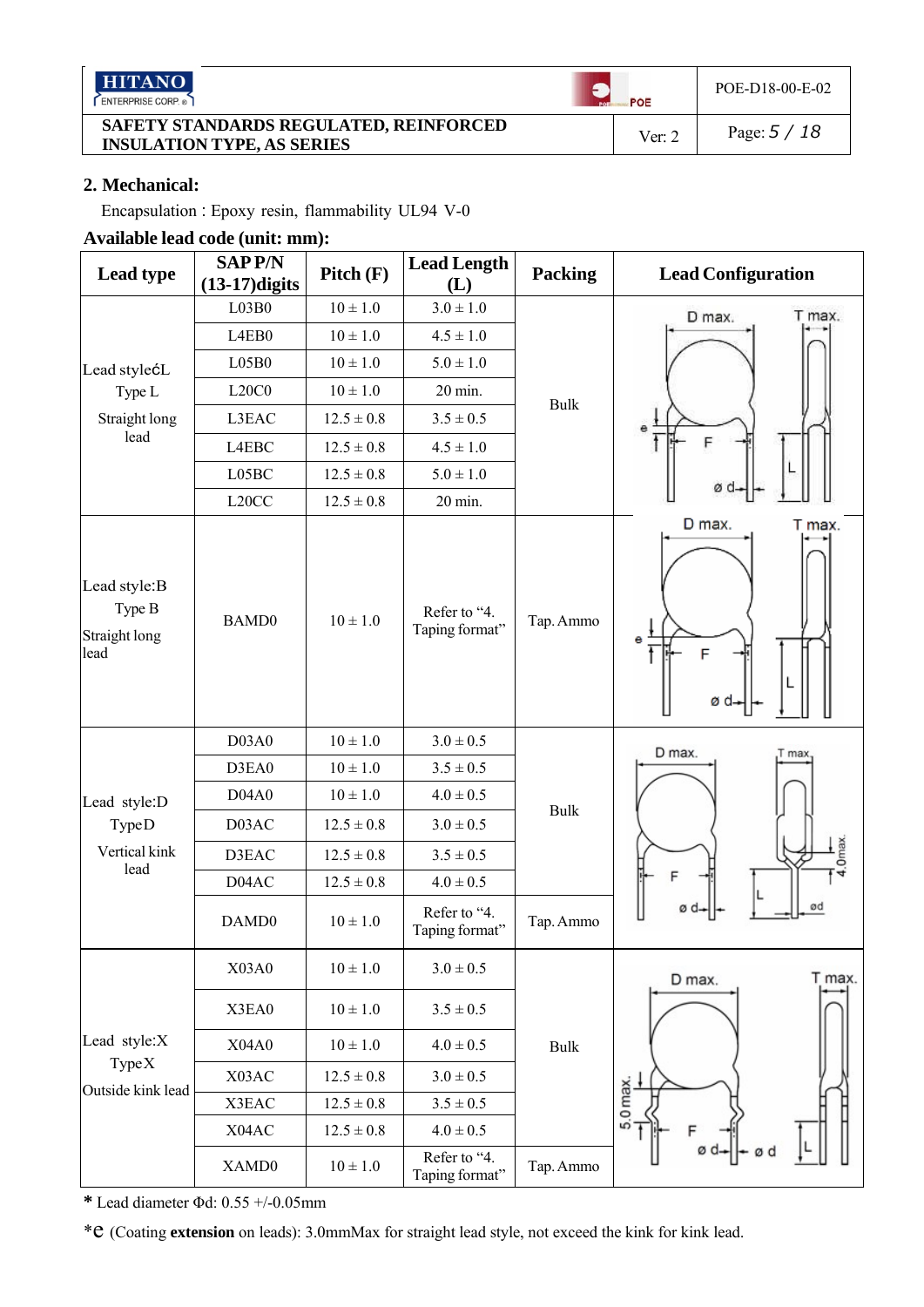**HITANO** 

ENTERPRISE CORP.

## **SAFETY STANDARDS REGULATED, REINFORCED INSULATION TYPE, AS SERIES** INSULATION TYPE, AS SERIES

POE-D18-00-E-02

 $\bullet$ 

POE

## **3. Part numbering/T.C/Capacitance/ Tolerance/Diameter**:

| <b>SAPP/N</b> | T.C. | Capacitance(pF)      | Tolerance  |         |         | Dimension (unit:mm) |                  |
|---------------|------|----------------------|------------|---------|---------|---------------------|------------------|
|               |      |                      |            | D(max.) | T(max.) | F                   | $\Phi$ d         |
| YP*AS101K070* |      | 100 pF               |            | 8.0     |         |                     |                  |
| YP*AS151K070* |      | $150$ pF             |            | 8.0     |         |                     |                  |
| YP*AS221K070* |      | 220 pF               |            | 8.0     |         |                     |                  |
| YP*AS331K070* | Y5P  | 330 pF               | $\pm 10\%$ | 8.0     |         |                     |                  |
| YP*AS471K080* |      | 470 pF               |            | 9.0     |         |                     |                  |
| YP*AS561K090* |      | $560$ pF             |            | 10.0    |         | 10.0                | $0.55 + (-0.05)$ |
| YP*AS681K090* |      | 680 pF               |            | 10.0    | 5.5     |                     |                  |
| YP*AS102K110* |      | $1000 \text{ pF}$    |            | 12.0    |         |                     |                  |
| YU*AS102M080* |      | $1000 \,\mathrm{pF}$ |            | 9.0     |         |                     |                  |
| YU*AS152M090* |      | $1500 \,\mathrm{pF}$ |            | 10.0    |         |                     |                  |
| YU*AS222M120* | Y5U  | 2200 pF              | $\pm 20\%$ | 13.0    |         |                     |                  |
| YU*AS332M120* |      | 3300 pF              |            | 13.0    |         |                     |                  |
| YU*AS392M130* |      | $3900 \,\mathrm{pF}$ |            | 14.0    |         |                     |                  |
| YU*AS472M140* |      | $4700 \,\mathrm{pF}$ |            | 15.0    |         |                     |                  |

The minimum thickness of coating (reinforced insulation) is 0.4mm.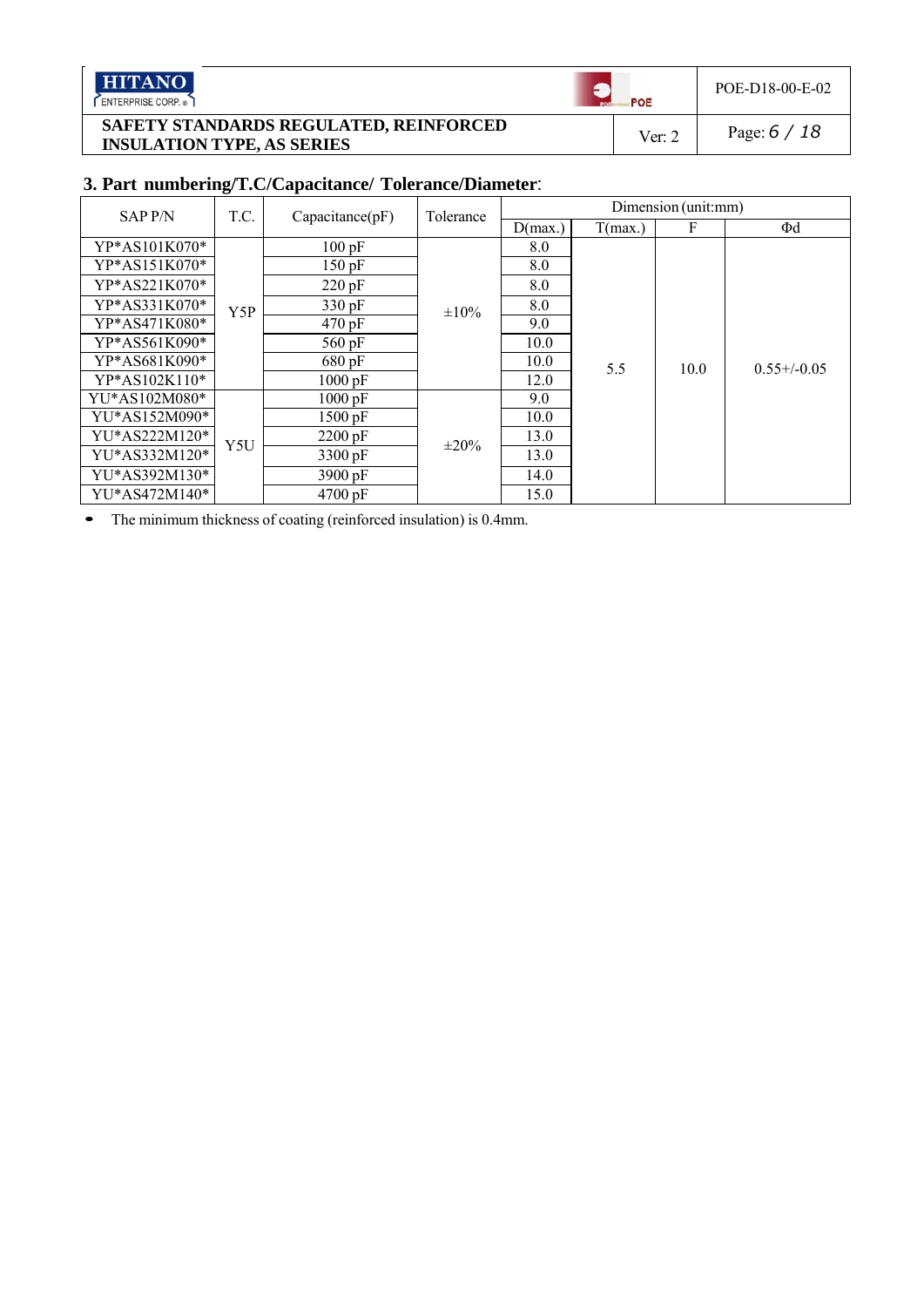| <b>HITANO</b><br>ENTERPRISE CORP.                                           | POE    | POE-D18-00-E-02 |
|-----------------------------------------------------------------------------|--------|-----------------|
| SAFETY STANDARDS REGULATED, REINFORCED<br><b>INSULATION TYPE, AS SERIES</b> | Ver: 2 | Page: $7/18$    |

**4. Taping format:**



|                | *BAMD0/*DAMD0/*XAMD0                                                                                                                        |  |  |  |  |
|----------------|---------------------------------------------------------------------------------------------------------------------------------------------|--|--|--|--|
| Symbol         | Dimensions(mm)                                                                                                                              |  |  |  |  |
| P              | $25.4 \pm 2$                                                                                                                                |  |  |  |  |
| P <sub>0</sub> | $12.7 \pm 0.3$                                                                                                                              |  |  |  |  |
| $\overline{F}$ | $10.0 \pm 1.0$                                                                                                                              |  |  |  |  |
| P <sub>2</sub> | $12.7 \pm 1.5$                                                                                                                              |  |  |  |  |
| P <sub>1</sub> | $7.7 \pm 1.5$                                                                                                                               |  |  |  |  |
| $\mathbf D$    | See the "3. Part numbering/T.C/Capacitance/Tolerance/Diameter"                                                                              |  |  |  |  |
| $\triangle$ S  | $0 \pm 2.0$                                                                                                                                 |  |  |  |  |
| W              | $18.0 + 1/-0.5$                                                                                                                             |  |  |  |  |
| W <sub>1</sub> | $9.0 \pm 0.5$                                                                                                                               |  |  |  |  |
| H <sub>0</sub> | $18.0 + 2.0 / -0$<br>(For: *DAMD0 & *XAMD0)                                                                                                 |  |  |  |  |
| H              | $20.0 + 1.5 - 1.0$<br>(For: *BAMD0)                                                                                                         |  |  |  |  |
| f              | 2.0min (Or the end of lead wire may be inside the hole-down tape.)                                                                          |  |  |  |  |
| D <sub>0</sub> | $4.0 \pm 0.2$                                                                                                                               |  |  |  |  |
| $\varphi$ d    | $0.55 \pm 0.05$                                                                                                                             |  |  |  |  |
| t1             | $0.6 \pm 0.3$                                                                                                                               |  |  |  |  |
| t2             | $1.5$ max.                                                                                                                                  |  |  |  |  |
| $\triangle h1$ | $2.0$ max.                                                                                                                                  |  |  |  |  |
| $\triangle h2$ | $2.0$ max                                                                                                                                   |  |  |  |  |
| $\mathbf{L}$   | 11.0 max.                                                                                                                                   |  |  |  |  |
| W <sub>0</sub> | $8.0$ min                                                                                                                                   |  |  |  |  |
| W <sub>2</sub> | $1.5 \pm 1.5$                                                                                                                               |  |  |  |  |
| $\mathbf e$    | 3.0 max for straight lead style; Not exceed the kink leads for kink lead.                                                                   |  |  |  |  |
| T              | See the "3. Part numbering/T.C/Capacitance/Tolerance/Diameter"                                                                              |  |  |  |  |
|                | <b>POE Part Number</b><br>Lead distance between the kink and<br>Lead distance between the bottom of<br>Length from the terminal of the lead |  |  |  |  |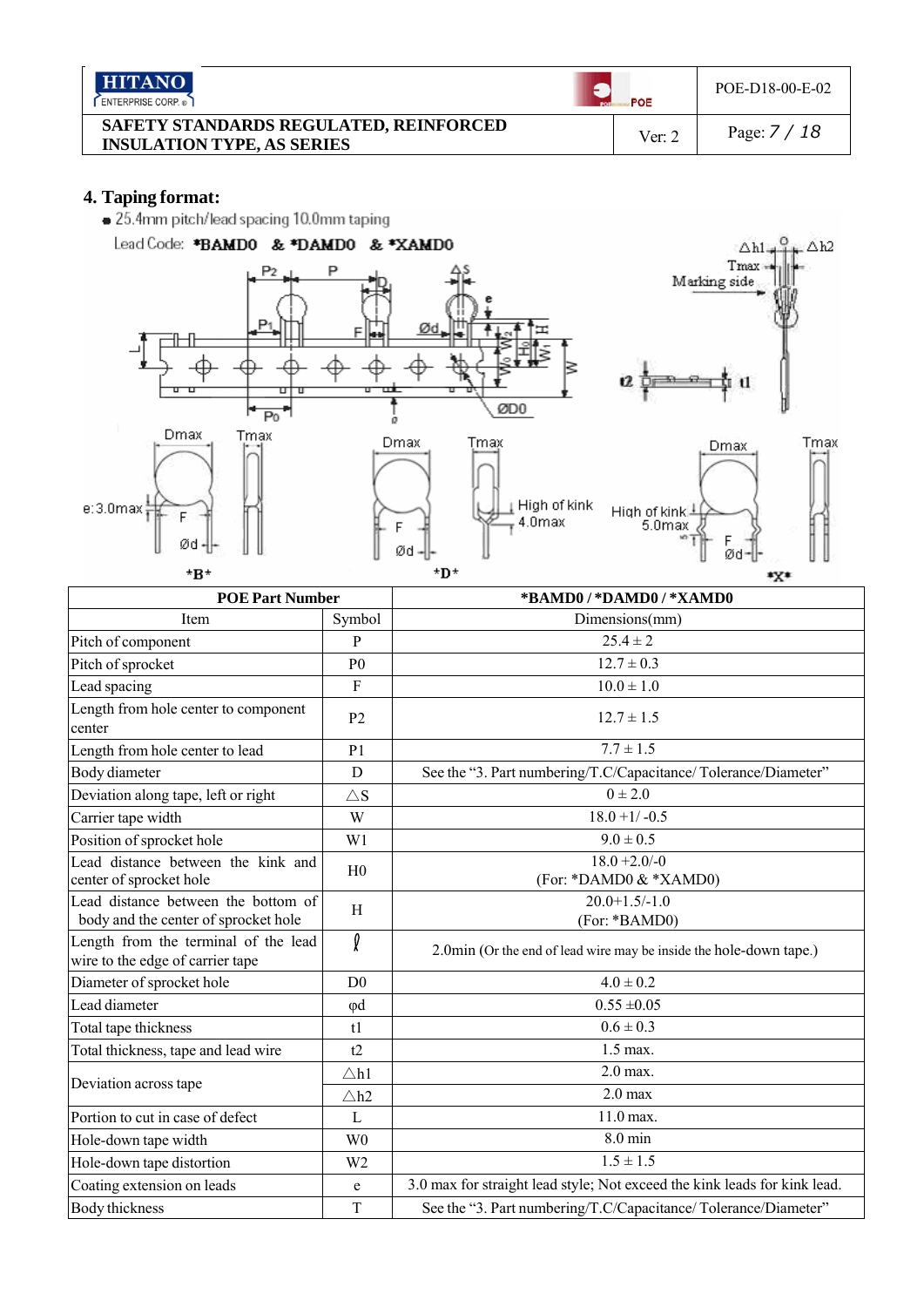| <b>HITANO</b><br>ENTERPRISE CORP.                                           | POE    | POE-D18-00-E-02 |
|-----------------------------------------------------------------------------|--------|-----------------|
| SAFETY STANDARDS REGULATED, REINFORCED<br><b>INSULATION TYPE, AS SERIES</b> | Ver: 2 | Page: $8/18$    |

#### **5. Marking:**

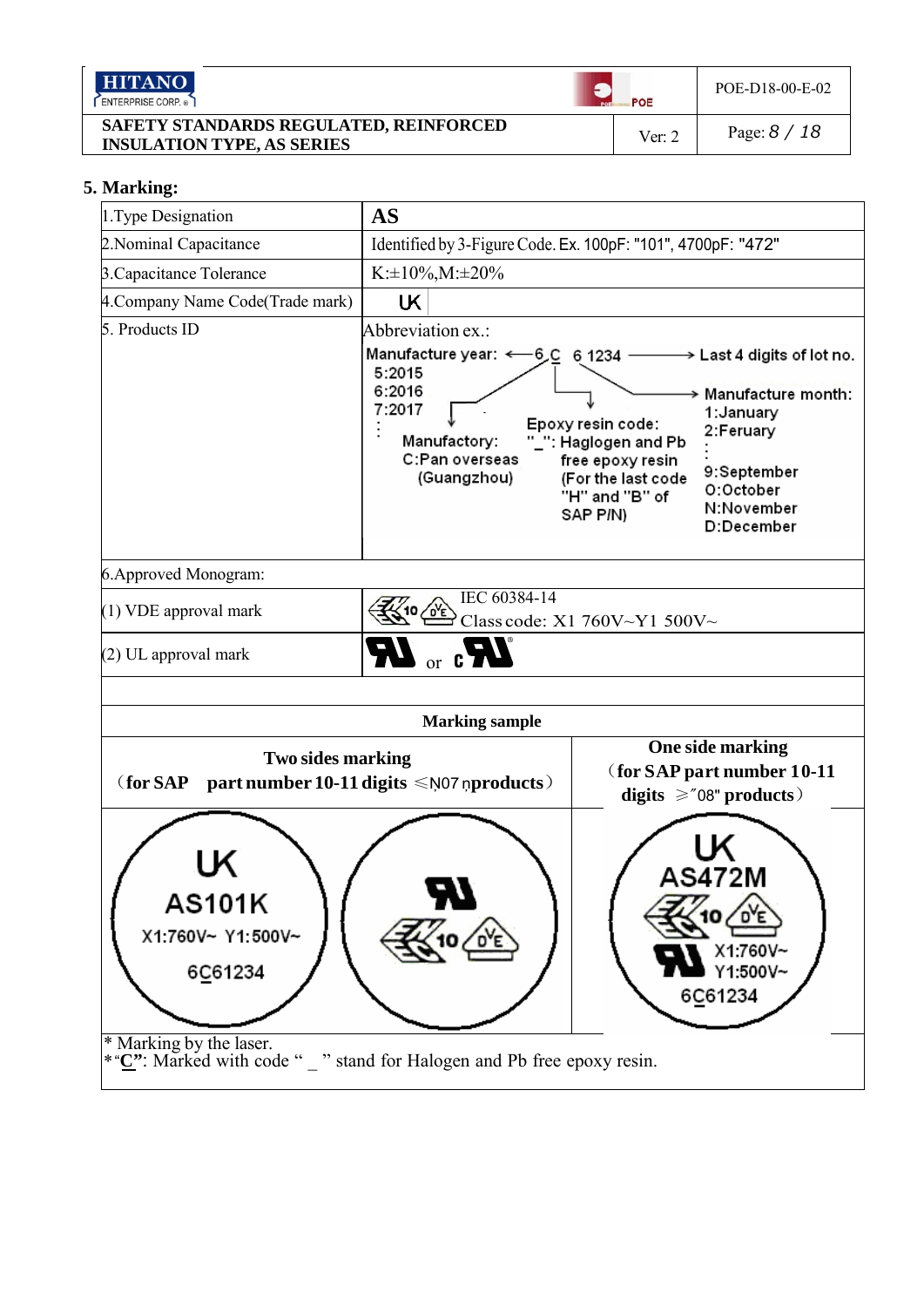| <b>HITANO</b><br>ENTERPRISE CORP. ®                                         | POE      | POE-D18-00-E-02 |
|-----------------------------------------------------------------------------|----------|-----------------|
| SAFETY STANDARDS REGULATED, REINFORCED<br><b>INSULATION TYPE, AS SERIES</b> | Ver: $2$ | Page: $9/18$    |

## **6. Scope:**

This specification applies to ceramic insulated capacitors disk type used in electronic equipment.

## 6.1Applicable safety standard

This specification applies to the VDE, ENEC10,UL/CUL approved ceramic capacitors disc type for antenna coupling, line-by-pass and across-the-line. X1, Y1 capacitor based on IEC60384-14.

| $9.2$ Darcty Standards approval and recognized no. |                                      |                 |                         |                      |  |  |  |
|----------------------------------------------------|--------------------------------------|-----------------|-------------------------|----------------------|--|--|--|
| <b>Safety</b><br><b>Standard</b>                   | <b>Standard No.</b>                  | <b>Subclass</b> | W.V.                    | Recognized No.       |  |  |  |
| <b>UL/CUL</b>                                      | ANSI/UL<br>60384-14:2009             | X1<br>Y1        | <b>760VAC</b><br>500VAC | E146544(FOWX2/FOWX8) |  |  |  |
| VDE.<br>(ENEC)                                     | EN 60384-14:2013<br>IEC60384-14:2013 | X1<br>Y1        | <b>760VAC</b><br>500VAC | 40039265             |  |  |  |

## 6.2 Safety standards approval and recognized no.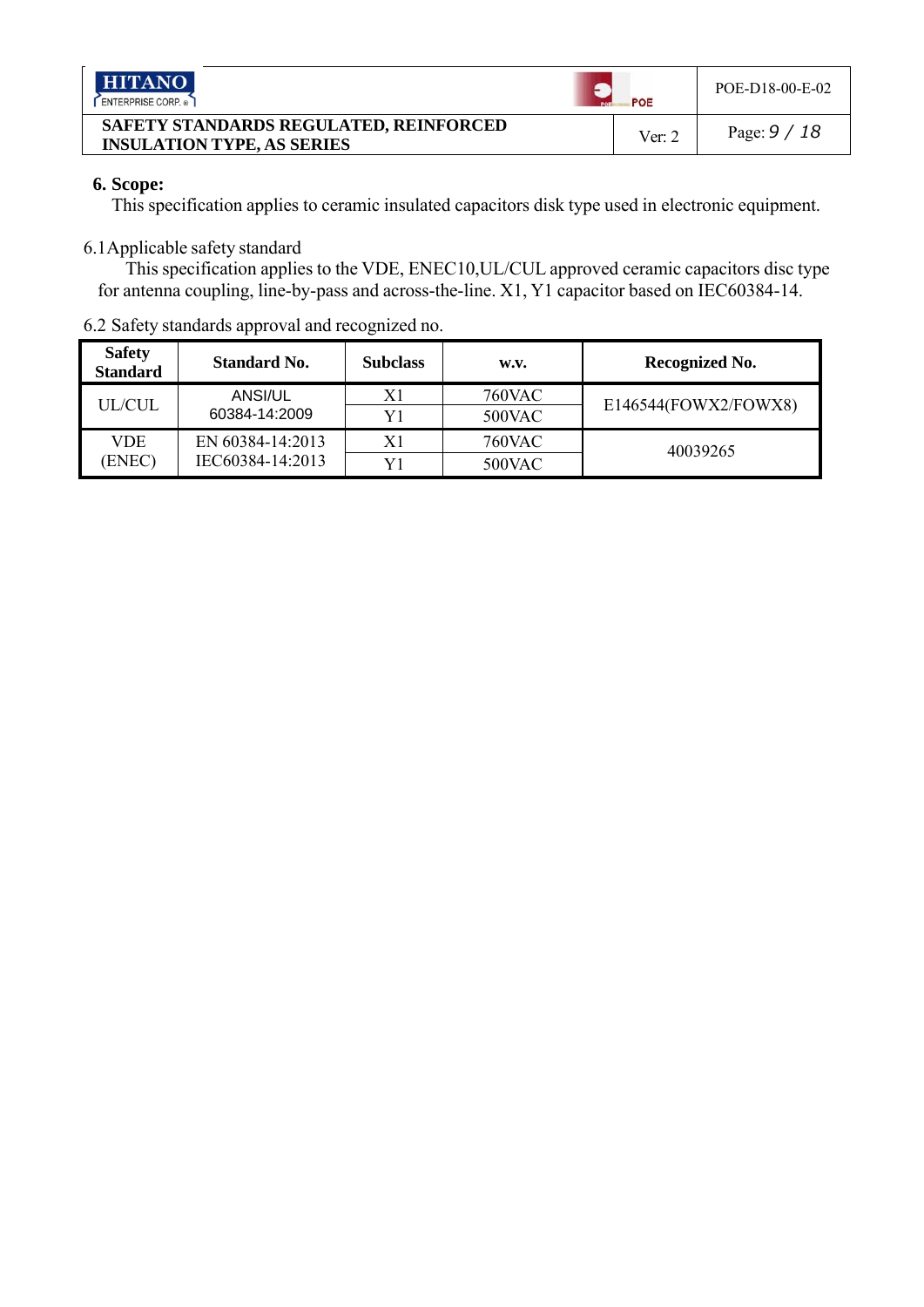| <b>HITANO</b><br>ENTERPRISE CORP.                                           | POE    | POE-D18-00-E-02 |
|-----------------------------------------------------------------------------|--------|-----------------|
| SAFETY STANDARDS REGULATED, REINFORCED<br><b>INSULATION TYPE, AS SERIES</b> | Ver: 2 | Page: $10/18$   |

## **7. Specification and test method:**

7.1 Operating Temperature Range: -40 to +125°C

7.2 Test condition:

Test and measurement shall be made at the standard condition. (temperature 15~35*℃*, relative humidity 45~75% and atmospheric pressure 860~1060hpa). Unless otherwise specified herein.

If doubt occurred on the value of measurement, and measurement was requested by customer capacitors shall be measured at the reference condition. (temperature 20±2*℃*or25 ± 2*℃*, relative humidity 60~70% and atmospheric pressure 860~1060hpa.)

#### 7.3 Performance:

| N <sub>0</sub> | <b>Items</b>                              |                             | <b>Performance</b>                                                                                                                          | <b>Testing method</b>                                                                                                                                                                                                                                                                                                                                                                                                                    |
|----------------|-------------------------------------------|-----------------------------|---------------------------------------------------------------------------------------------------------------------------------------------|------------------------------------------------------------------------------------------------------------------------------------------------------------------------------------------------------------------------------------------------------------------------------------------------------------------------------------------------------------------------------------------------------------------------------------------|
| 7.3.1          |                                           | Appearance<br>And dimension | The appearance and dimension<br>shall be as given in section 3.                                                                             | Visual check.                                                                                                                                                                                                                                                                                                                                                                                                                            |
| 7.3.2          | Marking                                   |                             | The marking shall be easily<br>legible. (As given section 5)                                                                                | Visual check.                                                                                                                                                                                                                                                                                                                                                                                                                            |
|                | Between<br>terminals                      |                             | No failure.                                                                                                                                 | The capacitors shall not be damage when AC4000V<br>(rms.) are applied between the lead wires for 60sec.<br>$(Change/Discharge current \leq 50mA.)$                                                                                                                                                                                                                                                                                       |
| 7.3.3          | Withstand<br>voltage                      | Body<br>Insulation          | No failure.                                                                                                                                 | First. The terminals of the capacitor shall be closely<br>wrapped around the body of the capacitor distance of<br>about 3 to 4mm from each terminal. Then, the<br>capacitor shall be inserted into a container filled with<br>metal balls of about 1mm diameter. Finally, AC4000V<br>(rms.) is applied for 60sec between the capacitor lead<br>wires and metal balls. (Charge/Discharge current ≤<br>50mA.)                              |
| 7.3.4          | Insulation<br>Resistance                  | Between<br>terminals        | $10000M\Omega$ or more.                                                                                                                     | The insulation resistance shall be measured with<br>DC500±50V within 60±5sec of charging.                                                                                                                                                                                                                                                                                                                                                |
| 7.3.5          | Capacitance                               |                             | Within specified tolerance.                                                                                                                 | Y5P&Y5U: The capacitance shall be measured at 20±2 C with 1kHz±20% and 5V(rms.) or less.                                                                                                                                                                                                                                                                                                                                                 |
| 7.3.6          | Dissipation<br>Factor(tan $\delta$ ) or Q |                             | $Y5PÄY5UćD.F.\leq 2.5\%$                                                                                                                    |                                                                                                                                                                                                                                                                                                                                                                                                                                          |
| 7.3.7          | Temperature<br>Characteristic             |                             | Capacitance Change<br>Char.<br>Y5P<br>Within $±$ 10%<br>Within $\pm \frac{2}{5} \frac{0}{5}$ %<br>Y5U                                       | The capacitance measurement shall be made at each<br>step specified in Table 1.<br>Table 1<br>Temperature (°C)<br><b>Step</b><br>$\mathbf{1}$<br>$+20+2$<br>$-25+2$<br>$\overline{c}$<br>3<br>$+20+2$<br>$\overline{4}$<br>$+85±2$<br>$\overline{5}$<br>$+20±2$<br>Pre-treatment:<br>Capacitor shall be stored at $85 \pm 2^{\circ}$ C for 1 hour, then<br>placed at <sup>**</sup> 1room condition for 24±2hours before<br>measurements. |
| 7.3.8          | Solderability of Leads                    |                             | Lead wire should be<br>soldered with uniform<br>coating<br>on<br>the<br>axial<br>direction over 3/4<br>of the<br>circumferential direction. | The lead wire of capacitor should be dipped into<br>molten solder for $5 \pm 0.5$ sec.<br>The depth of immersion is up to about 1.5 to 2.0 mm<br>from the root of lead wires.<br>Temp. of solderćLead Free Solder (Sn-3Ag-0.5Cu)<br>245±5℃                                                                                                                                                                                               |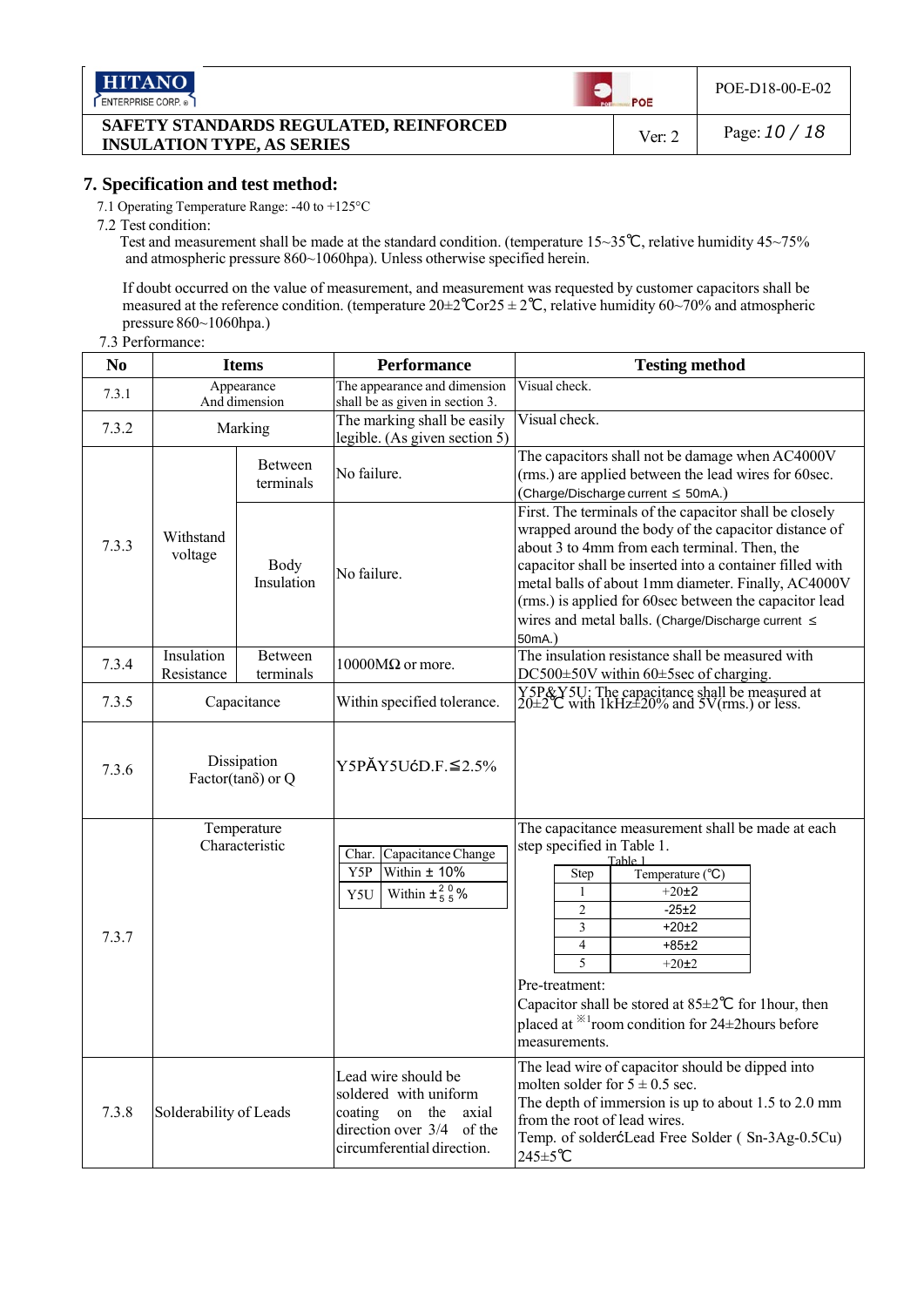HITANO

**SAFETY STANDARDS REGULATED, REINFORCED INSULATION TYPE, AS SERIES** Ver: 2 Page: *11 / 18*

 $POE$ 

 $\bullet$ 

POE-D18-00-E-02

| N <sub>0</sub> | <b>Items</b>                         |                        | <b>Performance</b>                                                                                                                                                                                                                                                                                   | <b>Testing method</b>                                                                                                                                                                                                                                                                                                                                                                                                                                                                                                                                                               |
|----------------|--------------------------------------|------------------------|------------------------------------------------------------------------------------------------------------------------------------------------------------------------------------------------------------------------------------------------------------------------------------------------------|-------------------------------------------------------------------------------------------------------------------------------------------------------------------------------------------------------------------------------------------------------------------------------------------------------------------------------------------------------------------------------------------------------------------------------------------------------------------------------------------------------------------------------------------------------------------------------------|
|                |                                      | Tensile                | Lead wire shall not cut off.<br>Capacitor shall not be<br>broken.                                                                                                                                                                                                                                    | With the termination in its normal position, the specimen is<br>held by its body in such a manner that the axis of the<br>termination is vertical; the tensile force of 10N shall be<br>applied to the termination in the direction of its axis and<br>acting in a direction away from the body of the specimen.                                                                                                                                                                                                                                                                    |
| 7.3.9          | Robustness<br>of<br>Terminations     | Bending                | Lead wire shall not cut off.<br>Capacitor shall not be<br>broken.                                                                                                                                                                                                                                    | With the termination in its normal position, the specimen is<br>held by its body in such a manner that the axis of the<br>termination is vertical; a mass applying a force of 5N is then<br>suspended from the end of the termination. The body of the<br>specimen is then inclined, within a period of 2 to 3sec,<br>through an angle of approximately 90°in the vertical plane<br>and then returned to its initial position over the same period<br>of time; this operation constitutes one bend. One bend<br>immediately followed by a second bend in the opposite<br>direction. |
|                |                                      |                        | Appearance No marked defect.                                                                                                                                                                                                                                                                         | As shown in figure, the lead wires should be immersed in<br>solder of $350 \pm 10$ °C or $260 \pm 5$ °C up to 1.5 to 2.0 mm from<br>the root of terminal for $3.5 \pm 0.5$ sec ( $10 \pm 1$ sec. for $260 \pm 5$                                                                                                                                                                                                                                                                                                                                                                    |
|                |                                      | I.R.                   | $1000$ MΩ min.                                                                                                                                                                                                                                                                                       | $^{\circ}$ C).                                                                                                                                                                                                                                                                                                                                                                                                                                                                                                                                                                      |
| 7.3.10         |                                      | Dielectric<br>Strength | Per item7.3.3                                                                                                                                                                                                                                                                                        | Capacitor<br>Thermal<br>Screen <sub>N</sub>                                                                                                                                                                                                                                                                                                                                                                                                                                                                                                                                         |
|                | Soldering<br>Effect<br>(Non-Preheat) | Capacitance            | Y5P,Y5Uć<br>Within $\pm 10\%$                                                                                                                                                                                                                                                                        | to 2.0mm<br>Molten<br>Solder<br>Pre-treatment:<br>Capacitor shall be stored at $85 \pm 2^{\circ}$ for 1 hour then placed<br>at $*1$ room condition for 24±2 hours before initial<br>measurements.<br>Post-treatment:<br>Capacitor shall be stored for 1 to 2 hours at $*1$ room<br>condition.                                                                                                                                                                                                                                                                                       |
|                | Appearance No marked defect.         |                        | First the capacitor should be stored at $120+0/-5$ °C for 60<br>$+0/-5$ sec.<br>Then, as in figure, the lead wires should be immersed solder<br>of $260+0/5$ °C up to 1.5 to 2.0 mm from the root of terminal<br>for 7.5+0/-1 sec.<br>Capacitor<br>Thermal<br>Screen <sub>L</sub><br>1.5<br>to 2.0mm |                                                                                                                                                                                                                                                                                                                                                                                                                                                                                                                                                                                     |
| 7.3.11         | Soldering                            | I.R.                   | 1000 MΩ min.                                                                                                                                                                                                                                                                                         | Molten<br>Solder                                                                                                                                                                                                                                                                                                                                                                                                                                                                                                                                                                    |
|                | Effect<br>(On-Preheat)               | Dielectric<br>Strength | Per item 7.3.3                                                                                                                                                                                                                                                                                       |                                                                                                                                                                                                                                                                                                                                                                                                                                                                                                                                                                                     |
|                |                                      |                        | Capacitance   Y5P, Y5UćWithin ±10 %                                                                                                                                                                                                                                                                  | Pre-treatment:<br>Capacitor shall be stored at $85 \pm 2^{\circ}$ for 1 hour then placed<br>at $*1$ room condition for 24 $\pm$ 2 hours before initial<br>measurements.<br>Post-treatment:<br>Capacitor shall be stored for 1 to 2hours at *1 <sup>room</sup><br>condition.                                                                                                                                                                                                                                                                                                         |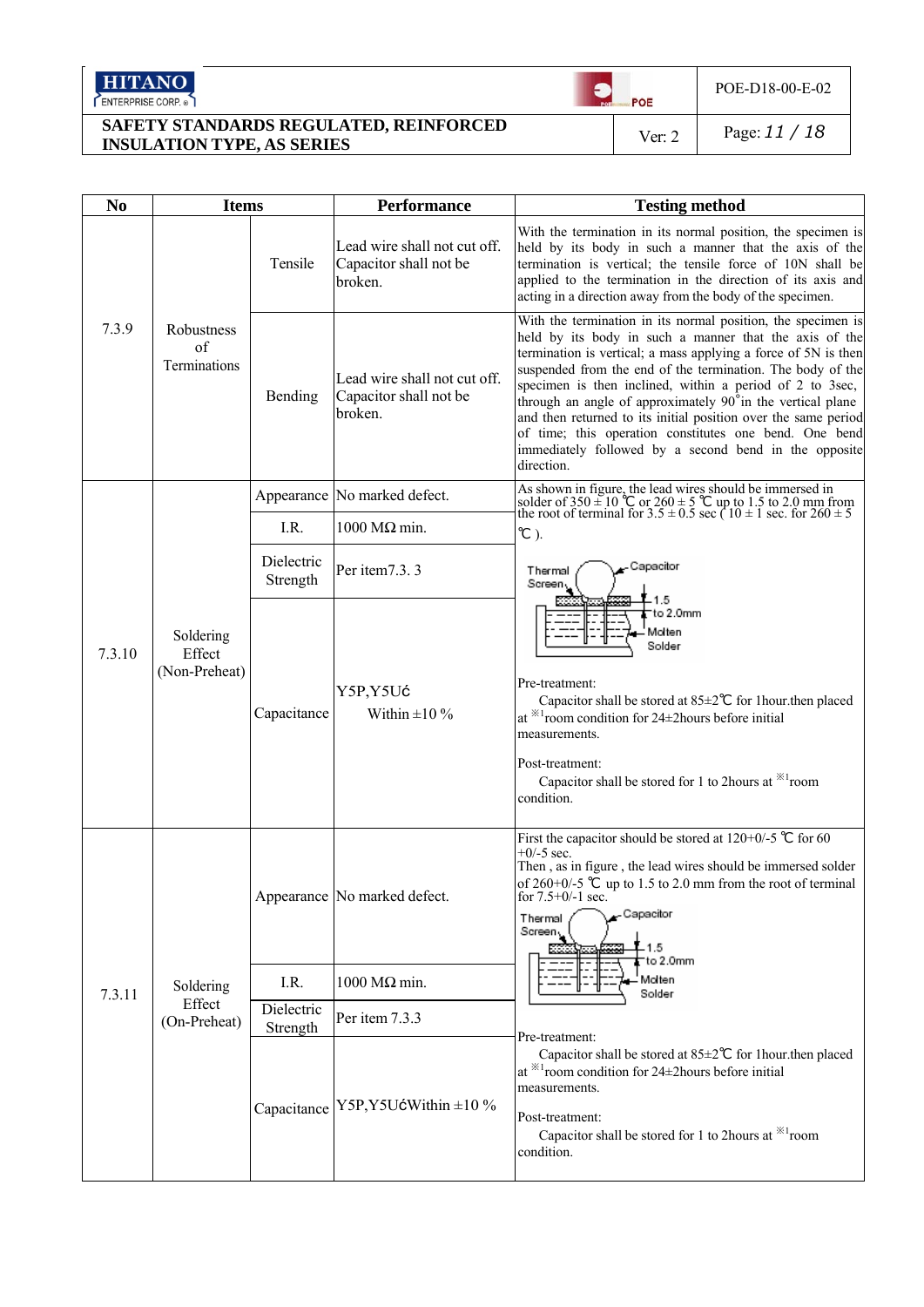HITANO

**SAFETY STANDARDS REGULATED, REINFORCED INSULATION TYPE, AS SERIES** Ver: 2 Page: *12 / 18*

 $\bullet$ 

 $POE$ 

POE-D18-00-E-02

| N <sub>0</sub> | <b>Items</b>            |                        | <b>Performance</b>                                                                                           | <b>Testing method</b>                                                                                                                                                                                                                                                                                                                                                                                            |  |
|----------------|-------------------------|------------------------|--------------------------------------------------------------------------------------------------------------|------------------------------------------------------------------------------------------------------------------------------------------------------------------------------------------------------------------------------------------------------------------------------------------------------------------------------------------------------------------------------------------------------------------|--|
|                |                         |                        | Appearance No marked defect.                                                                                 |                                                                                                                                                                                                                                                                                                                                                                                                                  |  |
|                |                         | Capacitance            | Y5Pć Within $\pm 10\%$                                                                                       | Set the capacitor for 500±12hours at 40±2 $\degree$ C in 90 to 95%                                                                                                                                                                                                                                                                                                                                               |  |
|                | Humidity                |                        | Y5Uć Within $\pm 20\%$                                                                                       | relative humidity.                                                                                                                                                                                                                                                                                                                                                                                               |  |
| 7.3.12         | (Under steady<br>State) | D.F.                   | Y5P, Y5Uć5.0% max.                                                                                           | Then capacitor shall be stored for 1 to 2 hours at $*1$ room                                                                                                                                                                                                                                                                                                                                                     |  |
|                |                         | I.R.                   | Y5P&Y5Uć3000MΩmin.                                                                                           | condition.                                                                                                                                                                                                                                                                                                                                                                                                       |  |
|                |                         | Dielectric<br>Strength | Per Item 7.3.3                                                                                               |                                                                                                                                                                                                                                                                                                                                                                                                                  |  |
|                |                         |                        | Appearance No marked defect.                                                                                 |                                                                                                                                                                                                                                                                                                                                                                                                                  |  |
|                |                         | Capacitance            | $Y5PC$ Within $\pm 10\%$<br>Y5Uć Within $\pm 20\%$                                                           | Apply the rated voltage for 500 $\pm$ 12 hours at 40 $\pm$ 2°C in                                                                                                                                                                                                                                                                                                                                                |  |
| 7.3.13         | Humidity<br>Loading     | D.F.                   | Y5P, Y5Uć5.0% max.                                                                                           | 90 to 95% relative humidity and set it for 1 to 2 hours                                                                                                                                                                                                                                                                                                                                                          |  |
|                |                         | I.R.                   | Y5P&Y5Uć3000MΩmin.                                                                                           | at $*1$ room condition.                                                                                                                                                                                                                                                                                                                                                                                          |  |
|                |                         | Dielectric<br>Strength | Per Item 7.3.3                                                                                               |                                                                                                                                                                                                                                                                                                                                                                                                                  |  |
|                |                         |                        | Appearance No marked defect.                                                                                 | Impulse Voltage<br>Each individual capacitor shall be subjected to 8kV                                                                                                                                                                                                                                                                                                                                           |  |
| 7.3.14         | Life                    |                        | Capacitance   Y5P&Y5UćWithin ±20%                                                                            | impulses for three times. After the capacitors are<br>applied to life test.<br>Fig. 2<br>$U$ CR<br>Vp<br>$\mathbf{t}$<br>td<br>Cx<br>(uF)<br>(wS)<br>(wS)<br>0.9Vp                                                                                                                                                                                                                                               |  |
|                |                         | I.R.                   | $3000M\Omega$ min.                                                                                           | 46<br>0.01<br>1.2<br>$U_{\text{PP}}$<br>Voltage<br>0.1<br>1.5<br>47<br>0.5Vp                                                                                                                                                                                                                                                                                                                                     |  |
|                |                         | Dielectric<br>Strength | Per Item 7.3 3                                                                                               | $t \rightarrow t$<br>Time<br>td.<br>The specimen capacitors are placed in a circulating air<br>oven for a period of 1000 hours. The air in the oven is<br>maintained at a temperature of<br>125 $\pm$ 3°C. Throughout the test, the capacitors are<br>subjected to an AC850Vrms. alternating voltage of<br>mains frequency, except that once each hour the<br>voltage is increased to AC1000V(rms.) for 0.1 sec. |  |
| 7.3.15         | Flame Test              |                        | The capacitor flame<br>discontinues as follows.<br>Time<br>Cycle<br>$1 - 4$<br>30sec max.<br>5<br>60sec max. | The capacitor shall be subjected to applied for 15 sec<br>and then removed for 15 sec until 5 cycles.<br>Fig. 5<br>Capacitor<br><b>Flame</b><br><b>Gas Burmer</b><br>(unit: mm)                                                                                                                                                                                                                                  |  |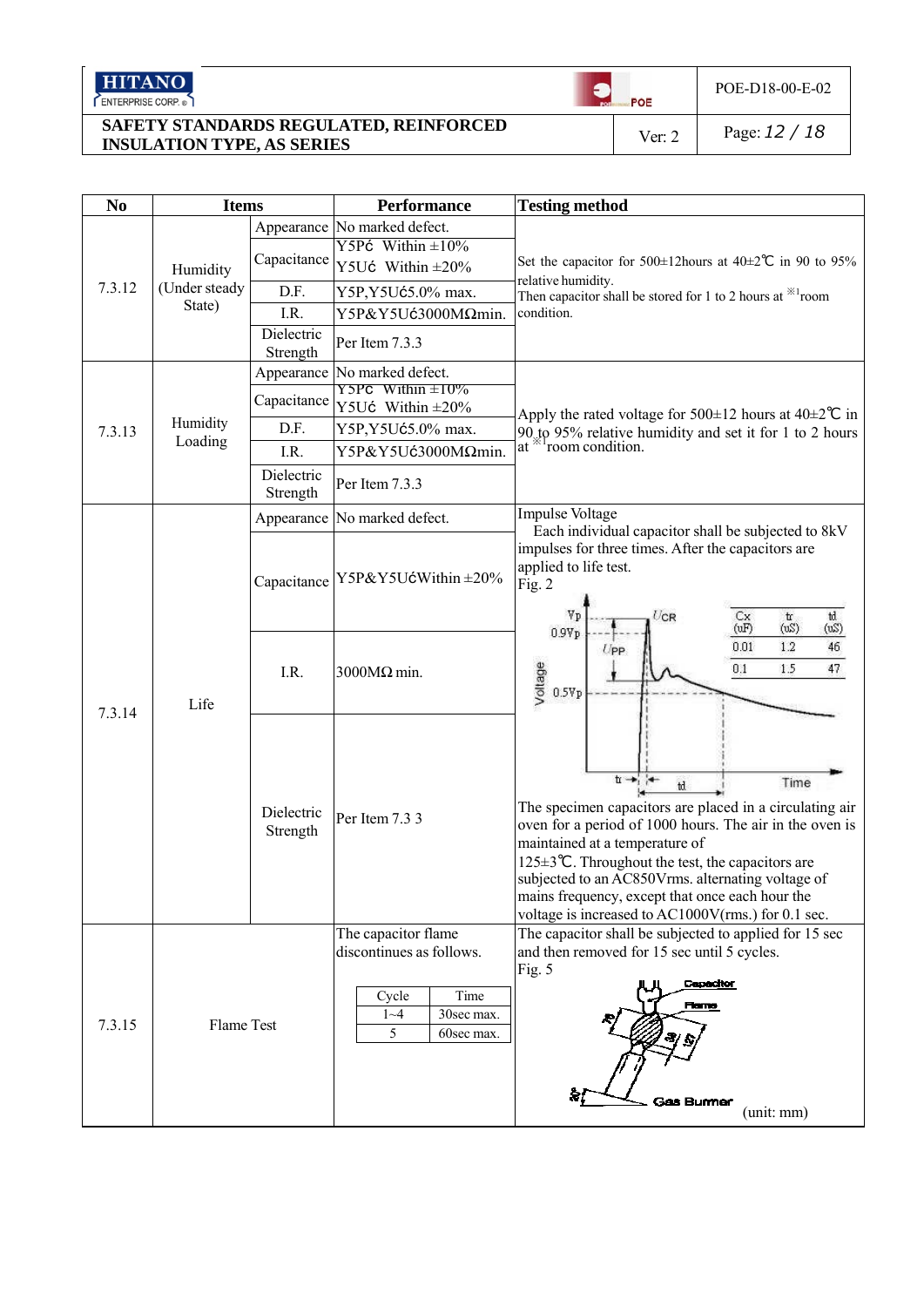| <b>HITANO</b><br>ENTERPRISE CORP.                                           | POE    | POE-D18-00-E-02 |
|-----------------------------------------------------------------------------|--------|-----------------|
| SAFETY STANDARDS REGULATED, REINFORCED<br><b>INSULATION TYPE, AS SERIES</b> | Ver: 2 | Page: $13/18$   |

| N <sub>0</sub> |                       | <b>Items</b>                                                                     | <b>Performance</b>                                                                                     | <b>Testing method</b>                                                                                                                                                                                                                                                                                                                                                                                                                                                                                                                                                                                                                             |
|----------------|-----------------------|----------------------------------------------------------------------------------|--------------------------------------------------------------------------------------------------------|---------------------------------------------------------------------------------------------------------------------------------------------------------------------------------------------------------------------------------------------------------------------------------------------------------------------------------------------------------------------------------------------------------------------------------------------------------------------------------------------------------------------------------------------------------------------------------------------------------------------------------------------------|
| 7.3.16         |                       | Active<br>Flammability                                                           | The cheesecloth shall<br>not be on fire.                                                               | The specimens shall be individually wrapped in at least one but<br>more than two complete layers of cheesecloth. The specimens shall<br>be subjected to 20 discharges. The interval between successive<br>discharges shall be 5 sec. The UAC shall be maintained for 2 min<br>after the last discharge.<br>Fig. 6<br>Ct<br>Osailloscope<br>C1,2 : 1µF±10%<br>$L1$ to $4$ : 1.5mH $\pm$ 20%<br>Cз<br>: 0.033µF±5% 10kV<br>16A Rod core choke<br>Ct<br>: 3µF±5% 10kV<br>R<br>: 100 $\Omega$ +2%<br>Сx<br>: Capacitor under test<br>UAC<br>. UR±5%<br>F<br>: Fuse, Rated 10A<br>UR<br>: Rated Voltage<br>Ut<br>: Voltage applied to Ct<br>Ux<br>time |
| 7.3.17         | Passive Flammability  |                                                                                  | The burning time<br>shall not be exceeded<br>the time 30 sec. The<br>tissue paper shall not<br>ignite. | The capacitor under test shall be held in the position which best<br>promotes burning. Each specimen shall only be exposed once to<br>flame. Time of exposure to flame: 30sec.<br>Length of flame: 12±1mm<br>Gas burner : Length 35mm min.<br>Inside Dia.: $0.5 \pm 0.1$ mm<br>Outside Dia.: 0.9mm max.<br>Gas: Butane gas Purity 95% min.<br>Fig. 7<br>Test specimen<br>am<br>m<br>About<br>200±5mm<br>— Tissue<br>-About 10mm thick board                                                                                                                                                                                                       |
|                |                       | Appearance                                                                       | No marked defect                                                                                       | The capacitor should be subjected to 5 temperature cycles,                                                                                                                                                                                                                                                                                                                                                                                                                                                                                                                                                                                        |
| 7.3.18         | Temperat<br>ure Cycle | Cap.<br>Char.<br>Change<br>Y5P $\leq \pm 10\%$<br>$\leq \pm 20\%$<br>Y5U<br>I.R. | DF<br>$DF \leq 5.0\%$<br>$DF \le 7.5\%$<br>$3000M\Omega$ min.                                          | <temperature 5cycles="" cycle="" time:=""><br/>Temperature(°C)<br/>Time(min)<br/>Step<br/><math>-40+0/-3</math><br/>1<br/>30<br/>Room temp.<br/>2<br/>3<br/>3<br/><math>125 + 3/-0</math><br/>30<br/>4<br/>3<br/>Room temp.</temperature>                                                                                                                                                                                                                                                                                                                                                                                                         |
|                |                       | Dielectric strength Per Item 7.3.3                                               |                                                                                                        | Pre-treatment:<br>Capacitor shall be stored at $85 \pm 2$ °C for 1 hour then placed at<br>room condition for 24±2hours.<br>Post-treatment:<br>Capacitor shall be stored for 1 to 2 hours at $\delta$ <sup>1</sup> room condition.                                                                                                                                                                                                                                                                                                                                                                                                                 |

*※*1"room condition" Temperature:15~35, Relative humidity: 45~75%, Atmospheric pressure:86~106kPa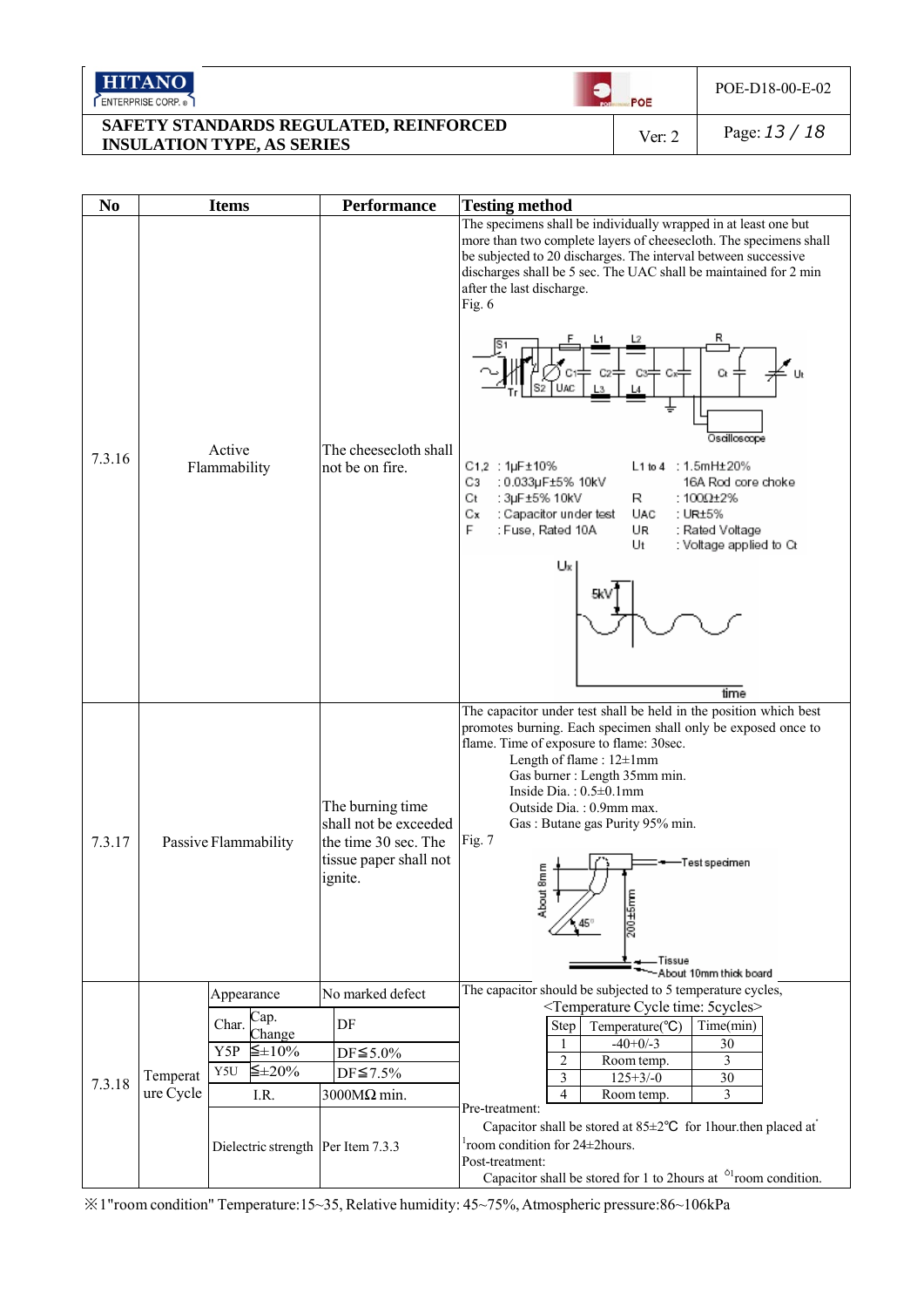| <b>HITANO</b><br>ENTERPRISE CORP.                                           | POE    | POE-D18-00-E-02 |
|-----------------------------------------------------------------------------|--------|-----------------|
| SAFETY STANDARDS REGULATED, REINFORCED<br><b>INSULATION TYPE, AS SERIES</b> | Ver: 2 | Page: $14/18$   |

## **8.Packing Baggage**:

## 8.1 Packing size:



## 8.2 Packing quantity:

| Packing type | The code of 14th to 15th in SAP P/N | MPQ.<br>(Kpcs/Box) |
|--------------|-------------------------------------|--------------------|
| Taping       | AM (The size code $\leq$ 11)        |                    |
|              | AM (The size code $\geq$ 12)        | 0.5                |

| Packing type | Lead length                     | Size code of 10th to 11th in SAP P/N | MPQ (Kpcs/Bag) | Kpcs/Box |
|--------------|---------------------------------|--------------------------------------|----------------|----------|
|              | Longlead                        | $06 - 12$                            | 0.5            | 1.5      |
|              | $(L \geq 20mm)$                 | $13 - 15$                            | 0.5            |          |
| <b>Bulk</b>  | Short lead<br>(L < 20mm)<br>All | $06 - 14$                            | 0.5            |          |
|              |                                 | 15                                   | 0.2            |          |
|              |                                 | 16                                   | 0.2            |          |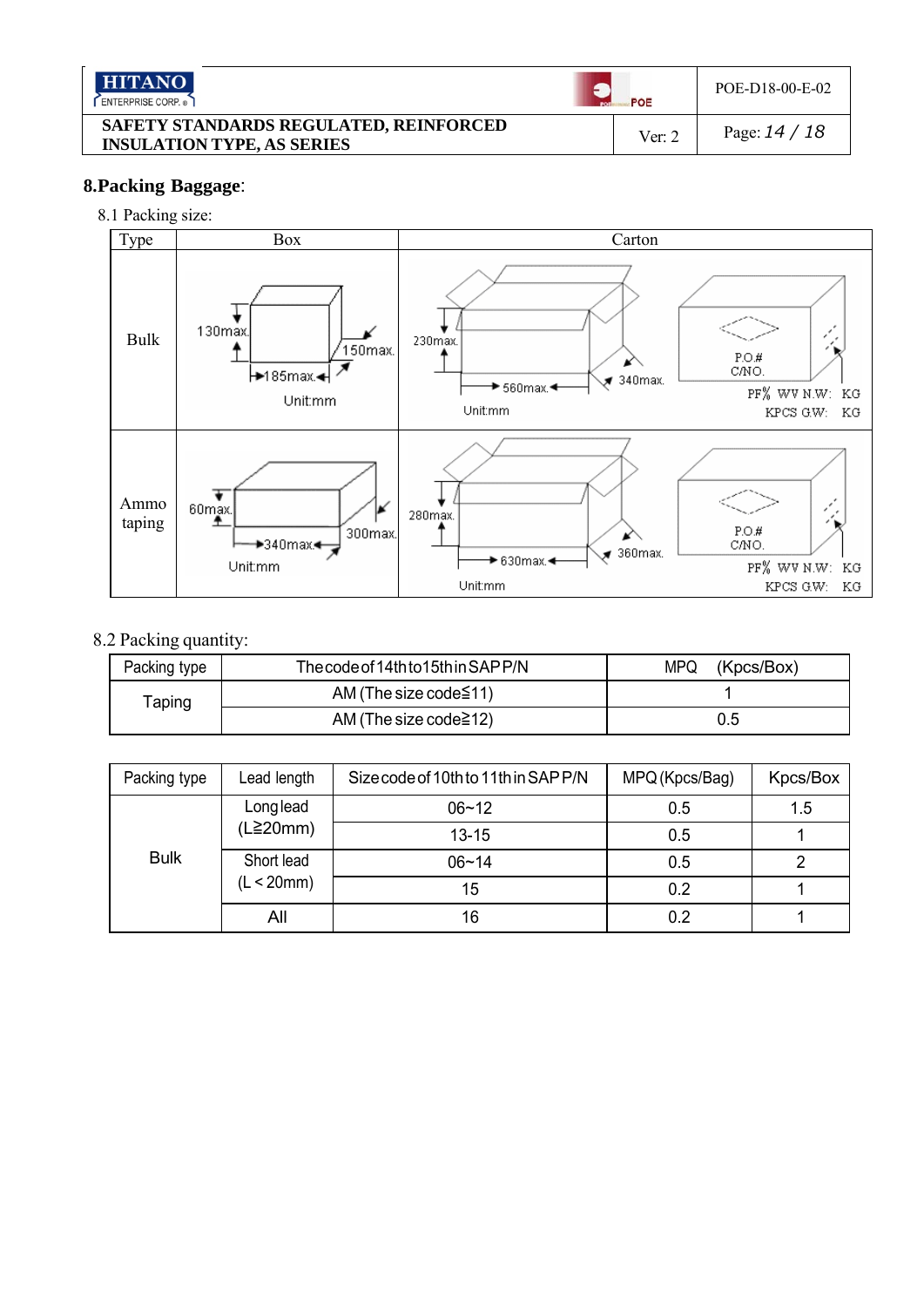| <b>HITANO</b><br>ENTERPRISE CORP.                                           | POE    | POE-D18-00-E-02 |
|-----------------------------------------------------------------------------|--------|-----------------|
| SAFETY STANDARDS REGULATED, REINFORCED<br><b>INSULATION TYPE, AS SERIES</b> | Ver: 2 | Page: $15/18$   |

## **9. Notices:**

## **9.1 Caution (Rating):**

(1). Operating Voltage

Be sure to maintain the Vp-p value of the applied voltage or the Vo-p which contains DC bias within the rated voltage range.

When the voltage is started to apply to the circuit or it is stopped applying, the irregular voltage may be generated for a transit period because of resonance or switching. Be sure to use a capacitor within rated voltage containing this irregular voltage.



(2). Operating Temperature and Self-generated Heat

Keep the surface temperature of a capacitor below the upper limit of its rated operating temperature range. Be sure to take into account the heat generated by the capacitor itself. When the capacitor is used in a high-frequency current, pulse current or the like, it may have the self-generated heat due to dielectric-loss.

Applied voltage should be the load such as self-generated heat is within 20*℃* on the condition of atmosphere temperature 25*℃*. When measuring, use a thermocouple of small thermal capacity-K of φ0.1mm and be in the condition where capacitor is not affected by radiant heat of other components and wind of surroundings. Excessive heat my lead to deterioration of the capacitor's characteristics and reliability.

- (3). Test condition for withstanding Voltage
	- I. Test Equipment

Test equipment for AC withstanding voltage shall be used with the performance of the wave similar to 50/60 Hz sine waves.

If the distorted sine wave or over load exceeding the specified voltage value is applied, the defective may be caused.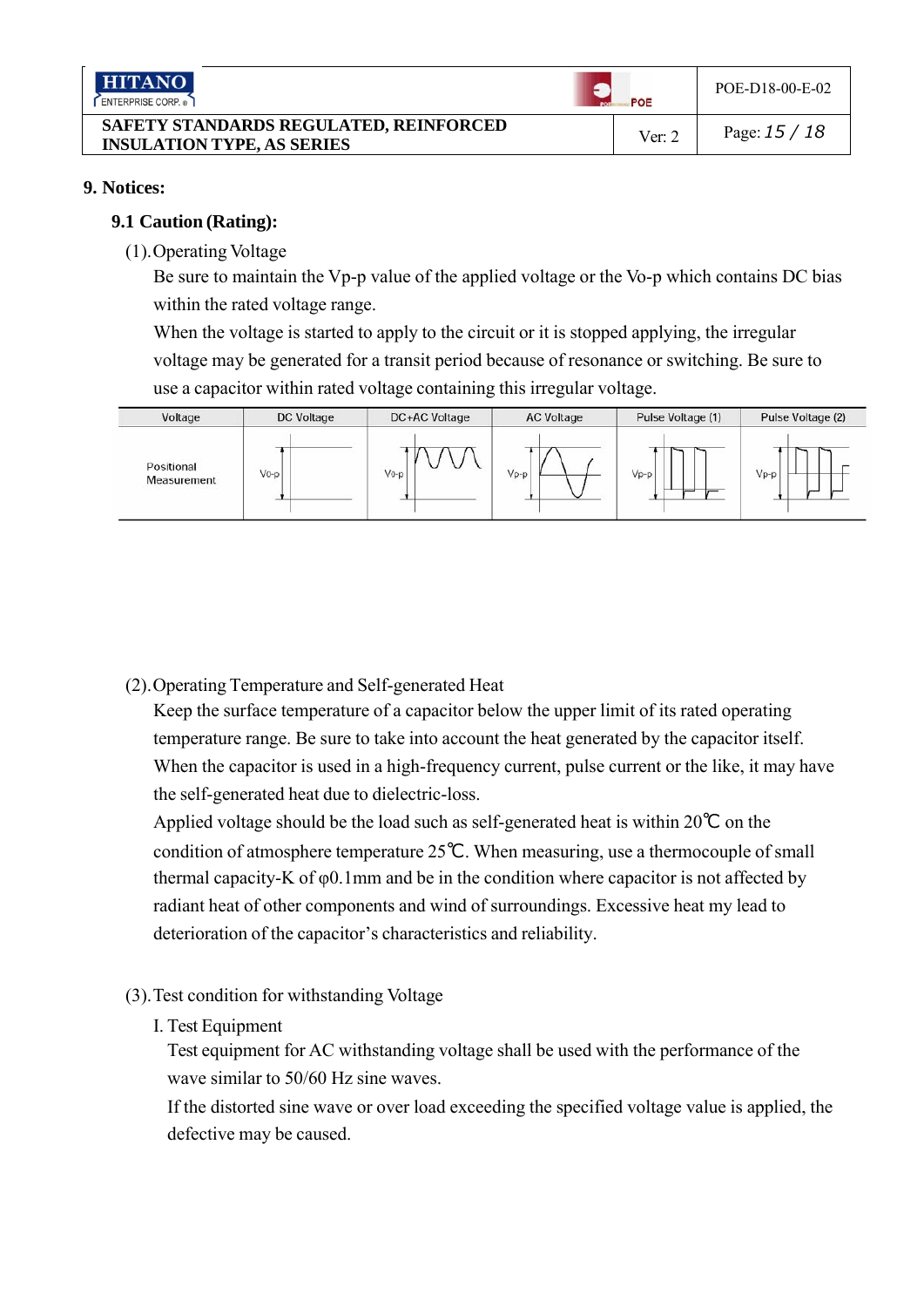| <b>HITANO</b><br>ENTERPRISE CORP.                                           | POE    | POE-D18-00-E-02 |
|-----------------------------------------------------------------------------|--------|-----------------|
| SAFETY STANDARDS REGULATED, REINFORCED<br><b>INSULATION TYPE, AS SERIES</b> | Ver: 2 | Page: $16/18$   |

## II. Voltage Applied Method

When the withstanding voltage is applied, capacitor's lead or terminal shall be firmly connected to the output of the withstanding voltage test equipment, and then the voltage shall be raised from near zero to the test voltage.

If the test voltage without the raise from near zero voltage would be applied directly to capacitor, test voltage should be applied with the \*zero cross. At the end of the test time, the test voltage shall be reduced to near zero, and then capacitor's lead or terminal shall be taken off the output of the withstanding voltage test equipment.

If the test voltage without the raise from near zero voltage would be applied directly to capacitor, the surge voltage may arise, and therefore, the defective may be caused.



(4). Fail-Safe

When capacitor would be broken, failure may result in a short circuit. Be sure to provide an appropriate fail-safe function like a fuse on your product if failure would follow an electric shock, fire or fume.

## **Failure to follow the above cautions may result, worst case, in a short circuit and cause fuming or partial dispersion when the product is used.**

## **9.2 Caution (Storage and operating condition):**

Operating and storage environment

The insulating coating of capacitors does not form a perfect seal; therefore, do not use or store capacitors in a corrosive atmosphere, especially where chloride gas, sulfide gas, acid, alkali, salt or the like are present. And avoid exposure to moisture. Before cleaning, bonding, or molding this product, verify that these processes do not affect product quality by testing the performance of a cleaned, bonded or molded product in the intended equipment. Store the capacitors where the temperature and relative humidity do not exceed –10 to 40 degrees centigrade and 15 to 85 % for 6 months maximum and use within the period after receiving the capacitors.

"Failure to follow the above cautions may result, worst case, in a short circuit and cause fuming or partial dispersion when the product is used."

## **9.3 Caution (Soldering and Mounting):**

9.3.1 Vibration and impact:

Do not expose a capacitor or its leads to excessive shock or vibration during use.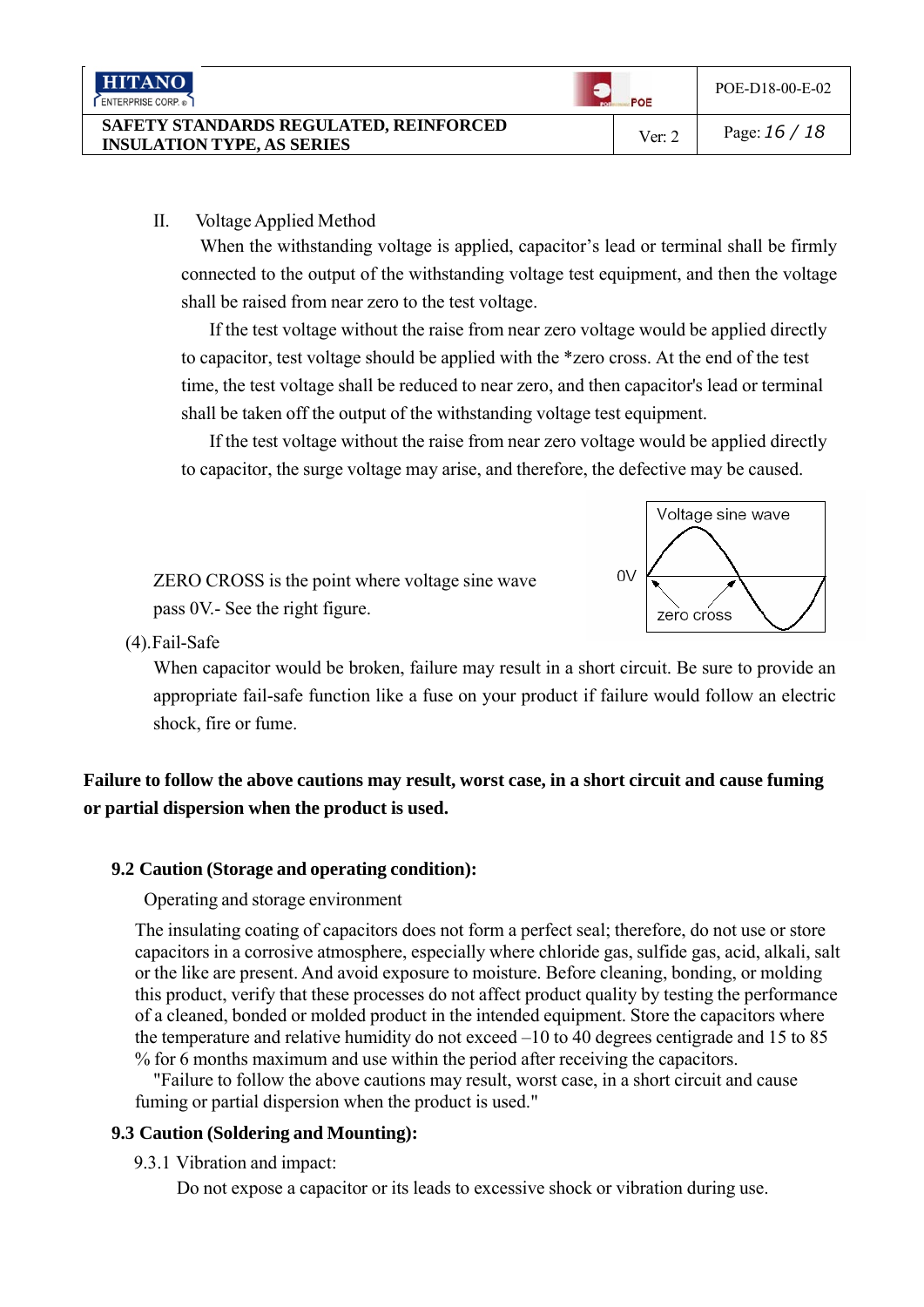| <b>HITANO</b><br>ENTERPRISE CORP.                                           | POE      | POE-D18-00-E-02 |
|-----------------------------------------------------------------------------|----------|-----------------|
| SAFETY STANDARDS REGULATED, REINFORCED<br><b>INSULATION TYPE, AS SERIES</b> | Ver: $2$ | Page: $17/18$   |

## 9.3.2 Soldering:

When soldering this product to a PCB/PWB, do not exceed the solder heat resistance specification of the capacitor. Subjecting this product to excessive heating could melt the internal junction solder and may result in thermal shocks that can crack the ceramic element.

When soldering capacitor with a soldering iron, it should be performed in following conditions.

Temperature of iron-tip: 400 degrees C. max.

Soldering iron wattage: 50W max.

Soldering time: 3.5 sec. max.

9.3.3 Cleaning (ultrasonic cleaning):

To perform ultrasonic cleaning, observe the following conditions.

Rinse bath capacity: Output of 20 watts per liter or less.

Rinsing time:5 min maximum.

Do not vibrate the PCB/PWB directly.

Excessive ultrasonic cleaning may lead to fatigue destruction of the lead wires.

"Failure to follow the above cautions may result, worst case, in a short circuit and cause fuming or partial dispersion when the product is used."

## **9.4 Caution (Handling):**

Vibration and impact

Do not expose a capacitor or its leads to excessive shock or vibration during use.

"Failure to follow the above cautions may result, worst case, in a short circuit and cause fuming or partial dispersion when the product is used."